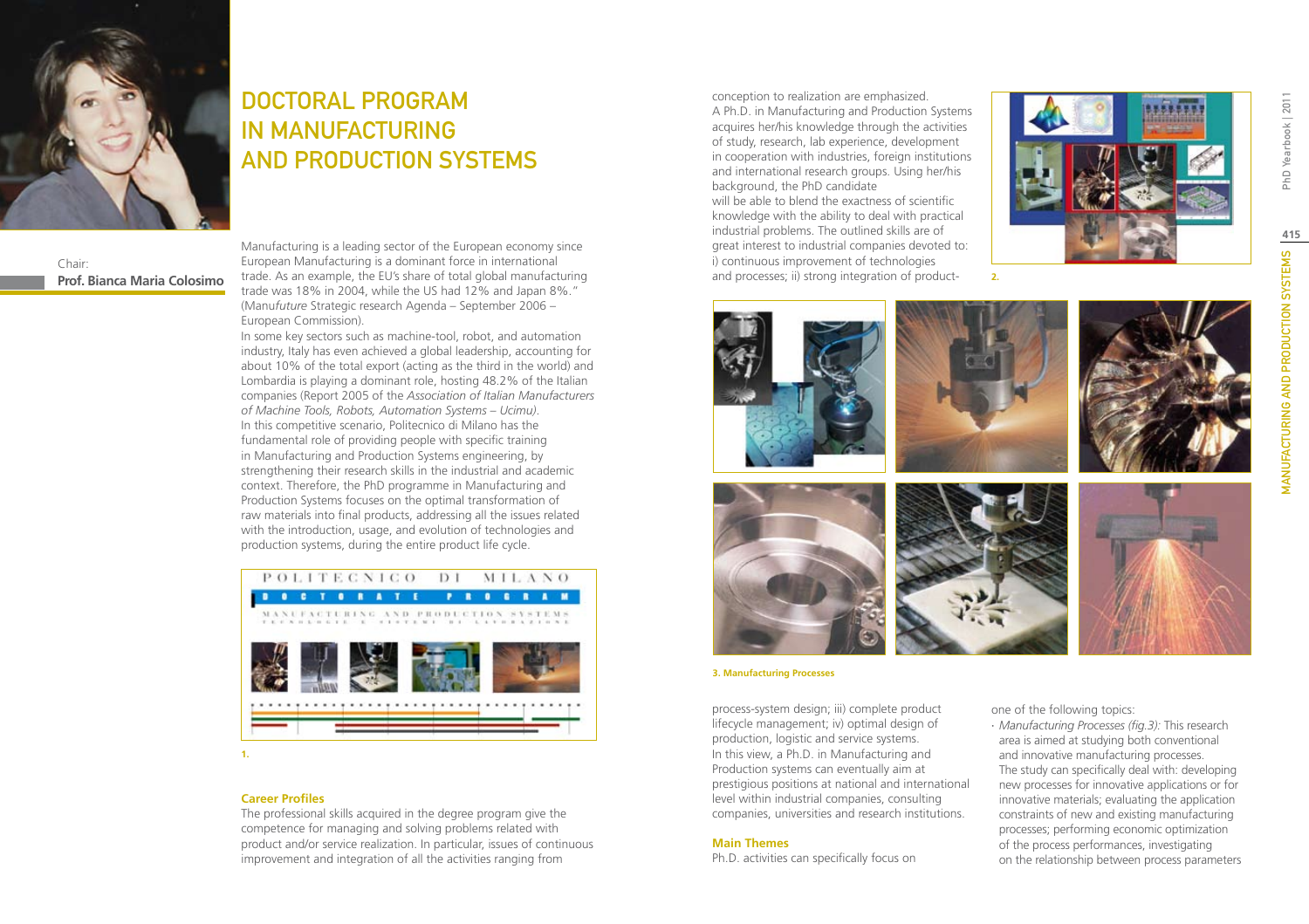

**4. Production Systems**









**5. Quality**



**6. Product Lifecycle Management**

and process results. The research area is therefore very wide, with activities ranging from basic to industrial research.

∙ *Production Systems (fig.4):* The research activities carried out in this area are concerned with the design and management of integrated production systems. The research activities encompass innovative and traditional system architectures

in different sectors (machine tools manufacturing, production of mechanical components, services). Studies and research activities are based on real cases and underline the deep relations amongst products, processes and production systems.

∙ *Quality in Manufacturing (fig.5)*: Quality has a relevant role in the new competitive scenario

in which European manufacturing is pushed toward high-value products. Research activities in this area focus on studying and developing new approaches, methods and tools for quality management, process monitoring, control and optimization and metrological issues (design and verification of geometric product specifications).

∙ *Product Lifecycle Management (PLM*) *(fig.6)*: This area provides the methodologies and tools related to computer-based product lifecycle management, with emphasis on the automation and integration of product design and process planning. Relevance is also given to the impact of process design on production-system design, both at single-plant level and at networkenterprise level.

|                       | DOCTORAL PROGRAM BOARD |                   |
|-----------------------|------------------------|-------------------|
| Alfredo Anglani       | Antonio Maria Di Ilio  | Giovanni Moroni   |
| Antonio Armillotta    | Francesco Jovane       | Barbara Previtali |
| Luigi Carrino         | Giancarlo Maccarini    | Quirico Semeraro  |
| Bianca Maria Colosimo | Andrea Matta           | Andrea Sianesi    |
| Augusto Di Giulio     | Michele Monno          | Tullio Tolio      |

| <b>ADVISORY BOARD</b>                                                           |
|---------------------------------------------------------------------------------|
| Mauro Biglia (Off. E. Biglia & C. Spa)                                          |
| Michele Cantella (ATOM Spa)                                                     |
| Antonio Captano (Sigma Spa)                                                     |
| Marisa Carnaghi (Carnaghi Spa)                                                  |
| Christian Colombo (FICEP Spa)                                                   |
| Giuseppe Fogliazza (MCM Spa)                                                    |
| Marco Livelli (Jobs Spa)                                                        |
| Massimilano Mandelli (Sandvik Italia)                                           |
| Edoardo Rabino (C.R.F. Spa)                                                     |
| Antonio Raspa (TRUMPF-Homberger Srl)                                            |
|                                                                                 |
|                                                                                 |
| <b>SCHOLARSHIP SPONSORS</b>                                                     |
| MUSP – Macchine Utensili e Sistemi di Produzione (www.musp.it)                  |
| ITIA – CNR - Istituto di Tecnologie Industriali e Automazione (www.itia.cnr.it) |

## SCHOLARSHIP SPONSORS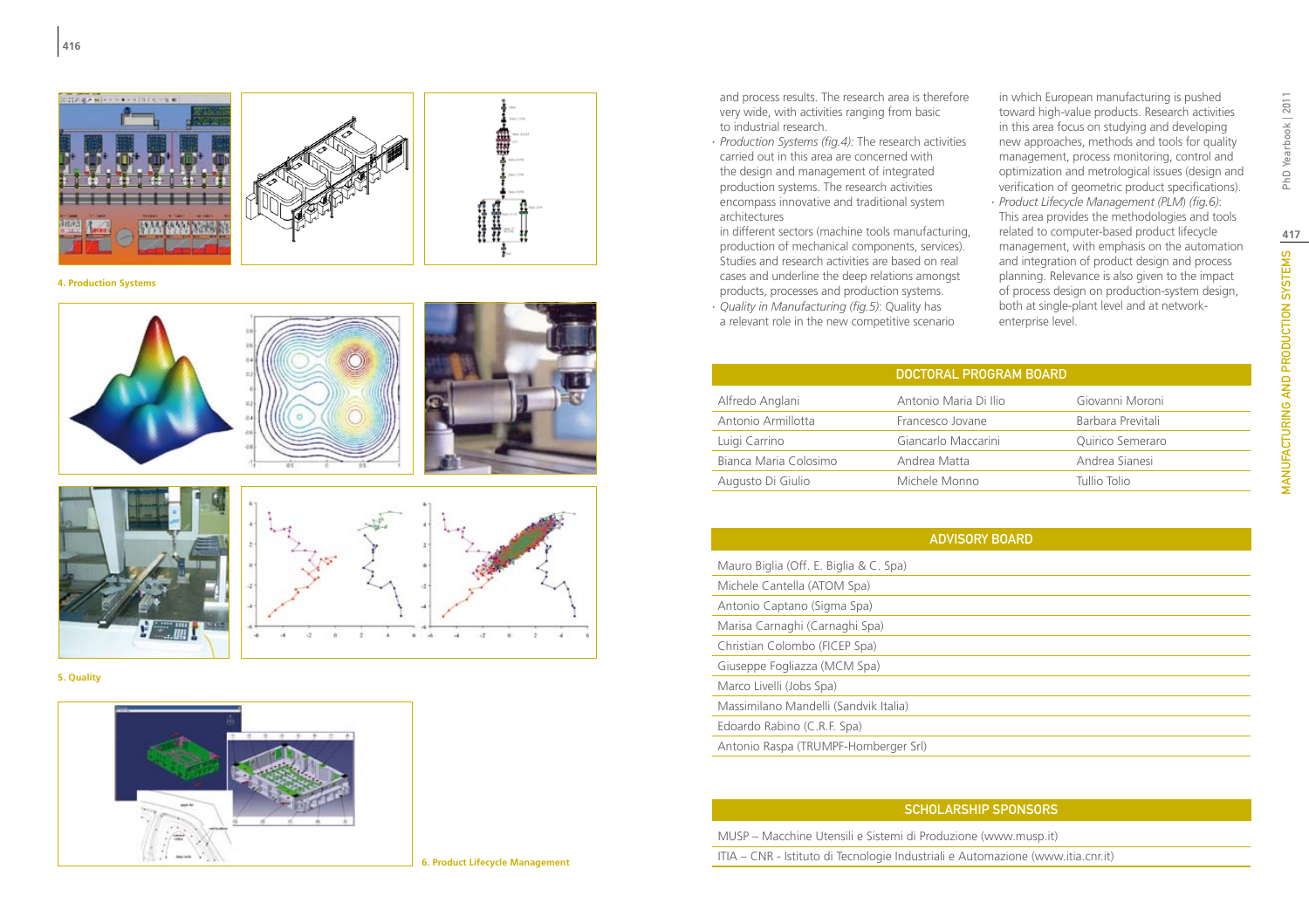# STUDY OF THE BACK TEMPERING PHENOMENON IN LASER HARDENING OF LARGE SURFACES

### **Anmin Liu**

Today's highly competitive markets require the industries to look for new technologies to improve the product performance and productivity. For industrial equipments, most engineering components not only rely on their bulk material properties but also on the design and characteristics of their surfaces. Surfaces are the bounding faces of the solid components; they always interact with the working environment, and under severe conditions their performance and reliability can be limited due to the wear and corrosion. The solution of the problem is surface treatment. Surface engineering involves different special treatments to alter the properties of the surface phase in order to reduce the degradation over time; this makes the surface robust to the environment in which it will be used and prolongs the component life. Laser surface hardening is also called laser transformation hardening or laser hardening. It is a technique to obtain hard and wear resistant surface layer with a typical thickness of 0.5 to 1.5 mm. A laser is as a heat source, scans and heats the surface, the rest of the component acts as a heat sink resulting in a high cooling rate. Laser hardening is a promising process for ferrous family to

produce a hardened layer on the surface. As the laser beam has a limited spot dimension, when the area to be hardened is larger than the laser spot, multiple passes have to be applied, the later track reheats the previous track slightly, due to the less severe thermal cycles undergone by the overlapped area, the existing martensite is transformed into tempered martensite, which characters as lower hardness, this is the well known back tempering problem. The result of overlapping is non-uniform of both hardness and hardening depth in the hardening zone. For planar surface, the effects of laser hardening parameters on the hardened surface were studied. Based on the control system, where the temperature was controlled in the feasibility window, hardened surface can be obtained by different combinations of laser power and scanning speed. The hardness drops in the overlapped zone when a large surface is treated. One solution to the back tempering phenomenon is laser melting. When the surface of the workpiece is melted and solidified rapidly, a new refined structure with high hardness is formed on the top surface, this new structure is not affected by the back tempering in the overlapped zone, and a uniform treated surface could be obtained hardened layer was obtained

by overlapping laser melting process. To get a uniform melted surface on the top surface, high temperature must be guaranteed. The other solution to the backtempering consists substantially in avoiding the overlapping is making use of very large spots. The spot can be enlarged with a traditional solution by a scanner head, which allows large, shaped spot to be obtained moving the laser beam with high frequency and programmed paths in x and y directions. Laser hardening making use of scanner head permits to cover larger area, even though the industrial experience limits the spot no larger than 100 mm, since the laser power has to be correspondently increased. Thanks to the recent events of high power fiber laser, this limit can be exceeded, and it is time to apply the laser hardening to the large surface in industry. Once the process operability range was investigated and auxiliary equipments, such as pyrometer or thermo cameras to keep the control of the surface temperature, have been optimised for the active fiber laser sources. Under the investigation of scanning a fiber laser beam, the most important two facts are the dimension of the laser beam and scanning frequency. An 8 mm width of



**1. Apparent Spot laser hardening**



**2. Setup of the Apparent Spot laser hardening system**



**3. Hardened surface by AS technique**

on the top surface. For the cylindrical surface, the back tempering phenomenon happens in both single annular track hardening and wider surface hardening, if the cylindrical workpiece is under a low speed rotation during the hardening process. When a single annular track is required, the overlapping exists in is to rotate the workpiece

the initial and finishing parts. For a large cylindrical surface, the overlapping happens between the neighbor tracks as it in the planar surface. Apparent Spot (AS) hardening is a new technique to solve the overlapping phenomenon for the cylindrical workpiece. The mechanism of this technique at a high speed, and a virtual circular laser spot is obtained around the circumference of the workpiece (Figure 1). When the AS technique is applied to treat a single annular track, the hardened results are depend on the diameter and input energy. When the diameter of the workpiece is too large, the input energy cannot get a fast heating phase. Consequently, the rapid selfquenching is no longer ensured and lower hardness is obtained in the hardened zone. The heat accumulation in the cylindrical workpiece is an important factor which has to be considered during the hardening process for a cylindrical workpiece. To treat a lager surface by AS technique, high power and high feed rate must be applied to reduce the heat accumulation in the bulk material. An apparent spot (AS) was gotten by rotating a cylinder of 15mm diameter at 2100 rpm; a 1200 W diode laser was used to harden the surface of the cylinder (Figure 2). Uniform hardened zones without overlapping were achieved in AISI 1040 steel under different explosion time; the hardness is stable around 600 HV and without drop (Figure 3). The effects of the process parameters (rotation speed, laser power and diameter of the workpiece) on the dimensions and hardness values of the hardened zones were pointed out.